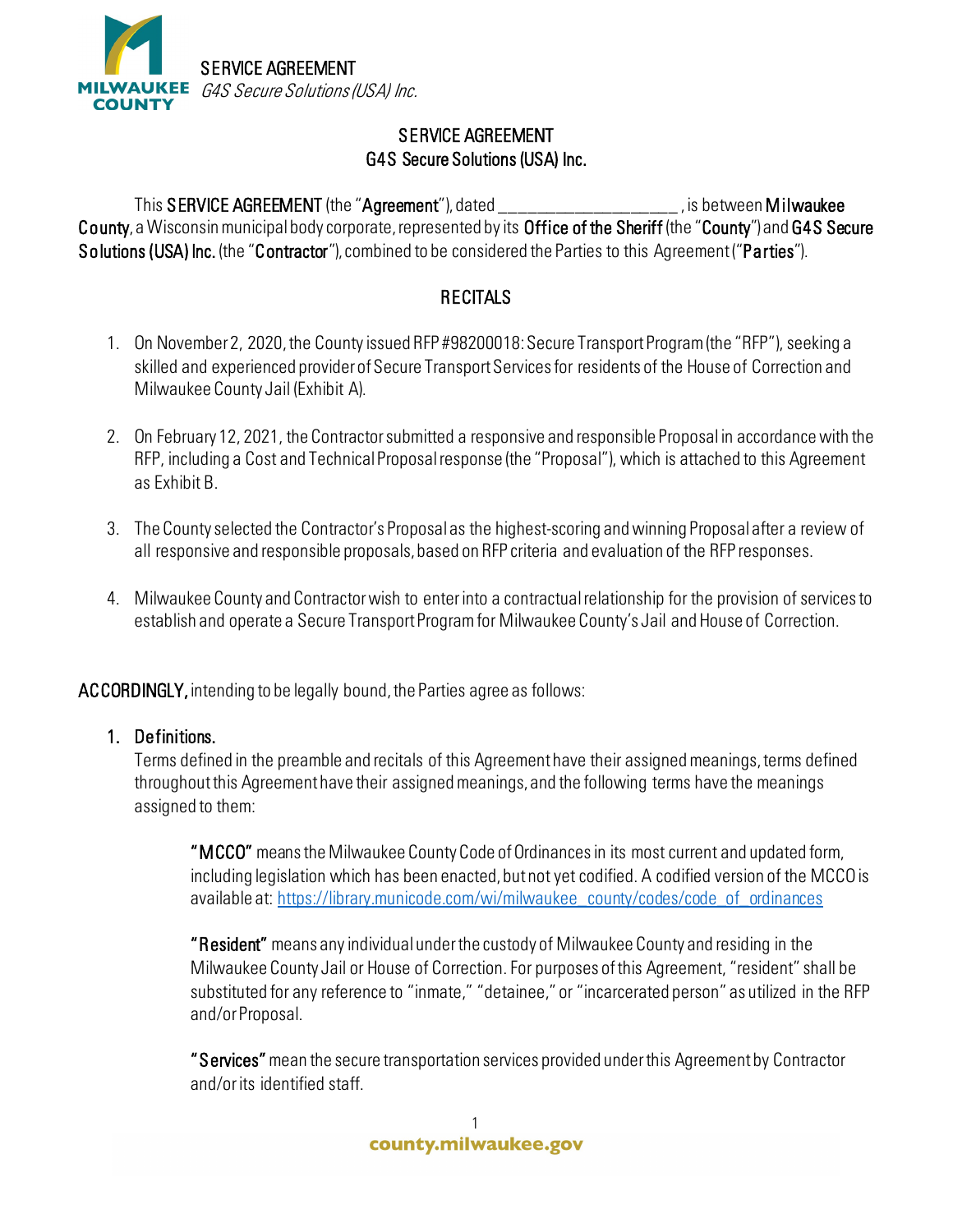

# 2. Order of Precedence.

The Agreement includes the following documents, incorporated by reference, in the following order of precedence, which will be followed in resolving any inconsistencies between the terms of the Agreement and the terms of any Exhibits, Attachments, or Amendments to the Agreement:

- a. This Professional Services Agreement
- b. Milwaukee County's Request for Proposal #98200018 (Exhibit A)
- c. Contractor's Proposal(Exhibit B)
- d. TBE Participation Plan (Exhibit C)
- e. EEOC Certificate (Exhibit D)
- f. Milwaukee County COVID-19 Response Preparedness Plan Checklist(Exhibit E)
- g. Insurance and Indemnity Acknowledgement Form (Exhibit F)

## 3. Scope of Services.

Contractor shall specifically perform services required to establish and operate a Secure Transport Program as identified in its Proposal(Exhibit B). Contractor shall provide intrastate secure transportation services for incarcerated individuals residing in the Milwaukee County Jail and House of Correction. The Contractor shall perform all services listed in the RFP Section 5: Scope of Work (Exhibit A).

## a. Reports.

Contractor shall provide written reports to the County as identified in the Request for Proposals and Contractor's Proposal. Contractor shall provide a monthly trip report following Section 5.1.3 (3)(c) of the RFP.

#### 4. Staffing.

#### a. Qualification.

Contractor represents that its employees and subcontractors possess the necessary skill, expertise, and capability, including the availability of sufficient personnel with the necessary qualifications, to perform the services required by this Agreement. Contractor shall provide, at its own expense, all personnel required in performing the services under this Agreement. Such personnel shall not be the employees of, or have any other contractual relationship with, the County.

#### b. Replacement.

Any replacement of personnel shall be by persons of equal qualifications, which shall be attested to by Contractor. County may require Contractor to remove and/or replace any personnel upon fifteen (15) days' written notice to Contractor. Without limitation to the foregoing, and when Contractor's personnel are on County's premises, Contractor will immediately remove and replace any Contractor personnel if County determines that such personnel violated, or may have violated, County's policies or work rules, or any other rule, regulation, statute, or law. Upon County's prior written consent, Contractor will also replace personnel when necessary and appropriate in County's opinion. Contractor agrees to maintain a consistent skill level among all replacement personnel, whether Contractor or County instigated the replacement.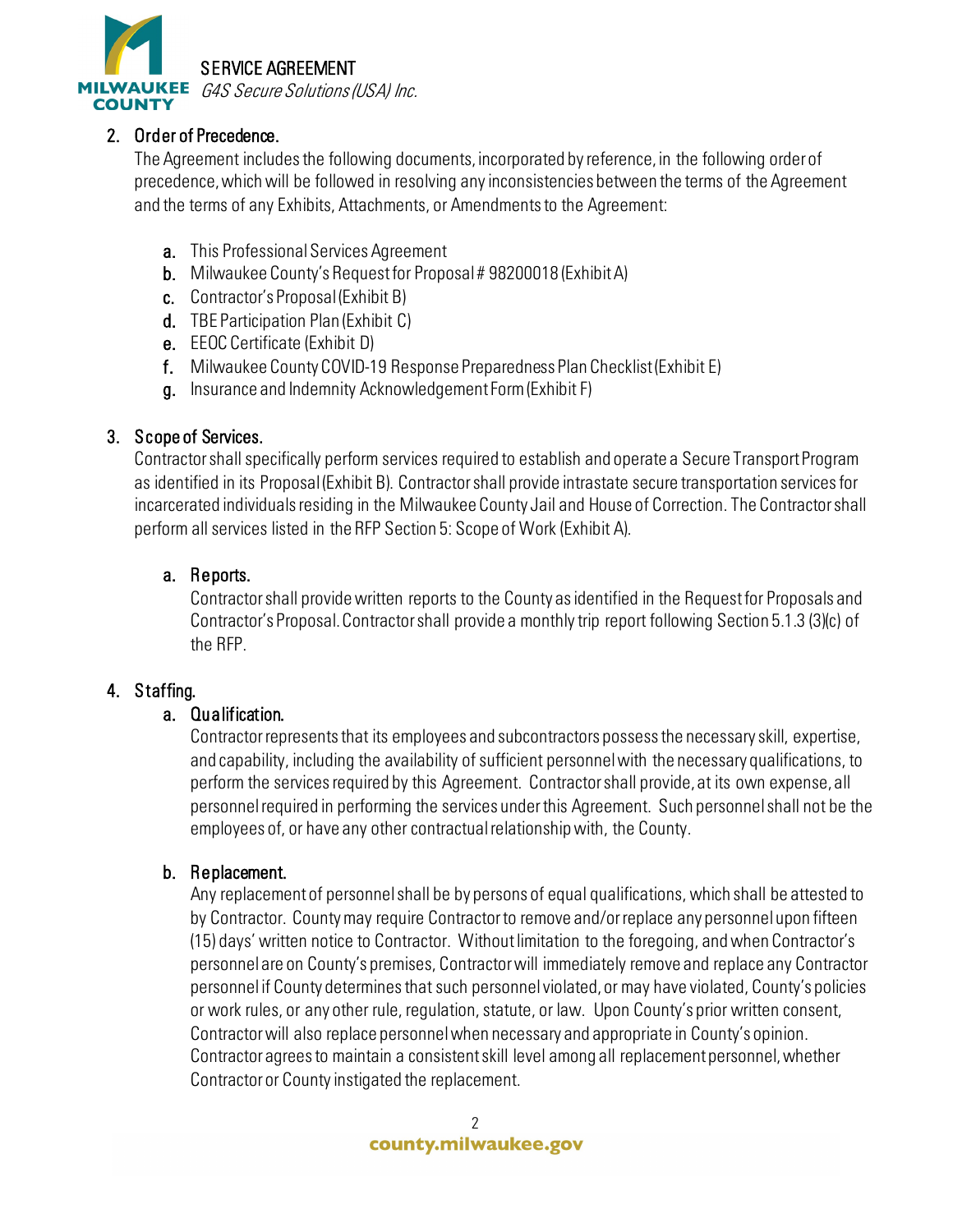

### c. Subcontracting and Contractor's Agents.

Contractor shall have a written and enforceable agreement in place with each of its subcontractors that will enable Contractor to perform its obligations under this Agreement. Agents used or supplied by Contractor in the performance of any Services are employees or agents of Contractor, and under no circumstances are such individuals to be considered employees of County. Contractor shall have the sole responsibility for the conduct of its personnel and agents, and for payment of its personnel's and/or agent's entire compensation, including salary, withholding of income and social security taxes, workers' compensation, employee and disability benefits and the like. Contractor shall be responsible for all employer obligations toward all of its personnel and/or agents under all applicable laws and all of County's policies.

d. Provision of Workspace and Materials. County agrees to provide mutually agreed upon and reasonable work and meeting space, general office supplies, and access to printing and copying equipment as needed for Contractor's personnel while working at County's facilities, as identified in the Request for Proposal. Contractor shall provide all materials needed by Contractor's personnel in connection with the performance of Services under this Agreement at no additional expense to County.

## 5. Term and Termination.

#### a. Term.

The Term of this Agreement shall commence on the Effective Date and shall continue in full force and effect until December 31, 2024 unless terminated in accordance with this Section.

# b. Extension Term(s).

Upon expiration of the initial Term of this Agreement, at the County's option it may enter into up to three (3) one (1) year Extension Terms, subject to the terms and conditions of this Agreement ("Extension Term"). To execute the option to enter into an Extension Term, the County shall provide written notice to the Contractor of the intent to exercise the Extension Term option no fewer than thirty (30) days prior to the initial Term's expiry. The County may provide written notice in electronic format such as e-mail, provided it complies with Section 17 of this Agreement.

#### c. Termination.

The Parties may terminate this Agreement as detailed in this Section. Upon termination of this Agreement for any reason, the County shall retain any and all fully vested rights that exist on the effective date of that termination.

# i. Termination by Contractor.

#### 1. For Cause.

Contractor may, at its option, terminate this Agreement upon the failure of the County to pay any amount that may become due hereunder for a period of sixty (60) days following submission of appropriate, undisputed billing and supporting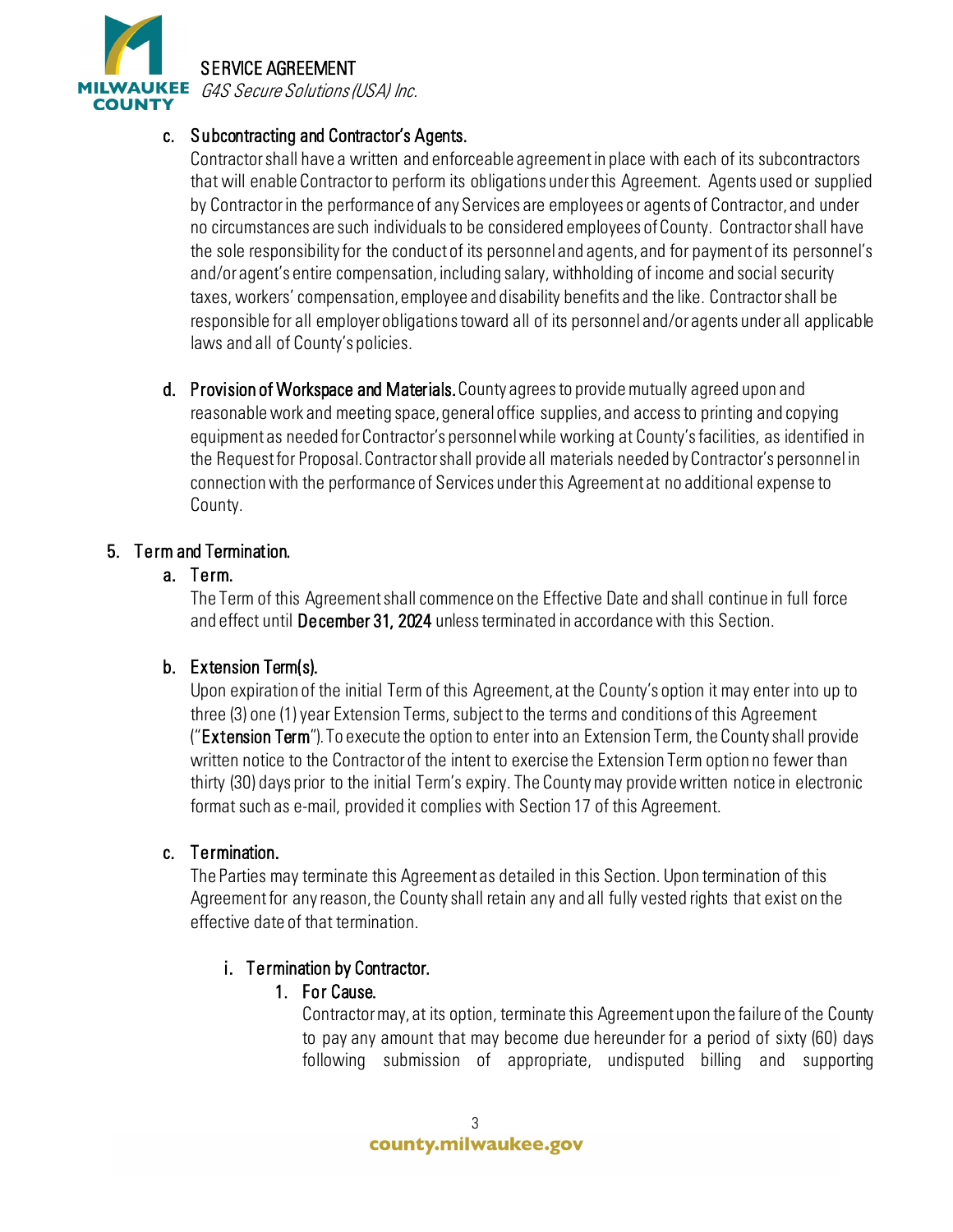

documentation. Upon said termination, Contractor shall be paid the compensation due for all services rendered through the date of termination, including any retainage.

# 2. For Convenience.

Contractor may terminate this Agreement for any reason, without cause and without penalty, by providing Milwaukee County written notice of the intent to terminate no later than six (6) months prior to the proposed termination date. In the event of Contractor's termination for convenience, and upon receipt of notice of termination, Contractor and County shall negotiate a mutually agreeable, reasonable, and efficient transition plan. Should Contractor terminate for convenience, it agrees to fully and expeditiously participate in any activities required by the County to support any competitive solicitation process the County requires to source a new vendor to take over Contractor's responsibilities. Such activities include, but are not limited to, data transfer, providing statistics and information necessary to craft any competitive solicitation, and/or supporting the County through contract end and transition. Upon termination, Contractor shall be paid the compensation due for all services rendered and allowable costs incurred under this Agreement through the date of termination.

## ii. Termination by County for Violations by Contractor.

If the Contractor fails to fulfill its obligations under this Agreement in a timely or proper manner, or violates any of its provisions, the County shall there upon have the right to terminate it by giving thirty (30) days written notice of termination of Agreement, specifying the alleged violations, and effective date of termination. It shall not be terminated if, upon receipt of the notice, Contractor promptly cures the alleged violation prior to the end of the thirty (30) day period. In the event of termination, the County will only be liable for services rendered through the date of termination and not for the uncompleted portion, or for any materials or services purchased or paid for by Contractor for use in completing the Agreement.

# iii. Unrestricted Right of Termination by County.

The County further reserves the right to terminate the Agreement at any time for any reason by giving Contractor thirty (30) days written notice of such termination. In the event of said termination and upon receipt of notice of termination, the Contractor shall reduce its activities hereunder as mutually agreed to by the Parties. Upon said termination, Contractor shall be paid for all services rendered through the date of termination. This section also applies should the Milwaukee County Board of Supervisors fail to appropriate additional monies required for the completion of any services under the Agreement.

# iv. County's Retention of Rights.

County shall retain any and allfully vested rights that exist on the effective date of termination. In the event that County terminates this Agreement, County's liability and Contractor's exclusive remedy will be limited to County paying Contractor for Services and Deliverables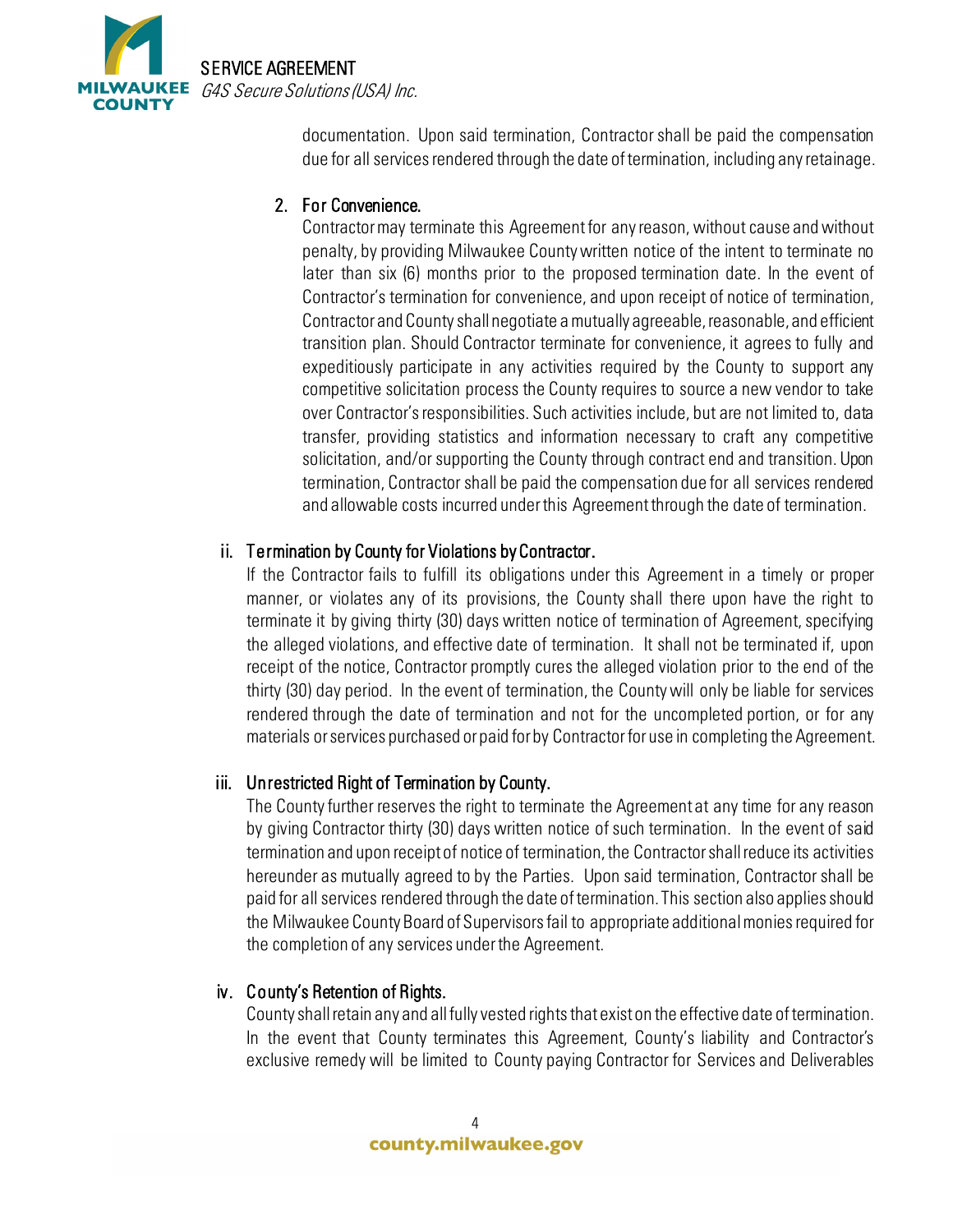

completed in accordance with the terms of this Agreement, provided, however, that such payment will not exceed the unpaid amounts due under the Scope of Work.

# v. Return of County Property

Any property, including hardware or software, that was provided by County to Contractor without obligation of payment by Contractor will be immediately returned to the County in the same condition that such property was received (less normal wear and tear) by no later than the effective date of such termination.

## vi. Cooperation.

Contractor must cooperate with the Milwaukee County in the event of termination to ensure that Milwaukee County can maintain continuity of service delivery. Cooperation shall follow the requirements outlined in Section 14: Continuity of Service.

# 6. Compensation.

## a. Fees & Payments.

County shall compensate Contractor for work performed following Section 5.2: Fee Structure of the Request for Proposalat the rates identified in the Contractor's Cost Proposal. Contractor shall bill the County on a monthly basis and shall invoice no later than the fifteenth  $(15<sup>th</sup>)$  of the month for charges generated in the previous month.

### b. Invoicing.

Contractor shall invoice Milwaukee County by trip ticket. Trip tickets must follow the requirements outlined in the RFP, Section 5.1.3 (3)(b). Contractor shall submit invoices to the Countywhich include the following information:

- 1. A reference to this Agreement, including the Effective Date;
- 2. The name and address of the Contractor;
- 3. An invoice number and invoice date;
- 4. Remittance name and address;
- 5. Name, title, and phone number of Contractor's contact for notification in the event of a defective or inaccurate invoice;
- 6. Fixed fee for Administrative Cost for the period billed;
- 7. Mileage Charges for all trips in the period billed;
- 8. Additional Resident Charges for all trips in the period billed;
- 9. Client Standby Charges for all trips in the period billed;
- 10. The date due; and
- 11. The amount billed.

Invoices must be submitted to: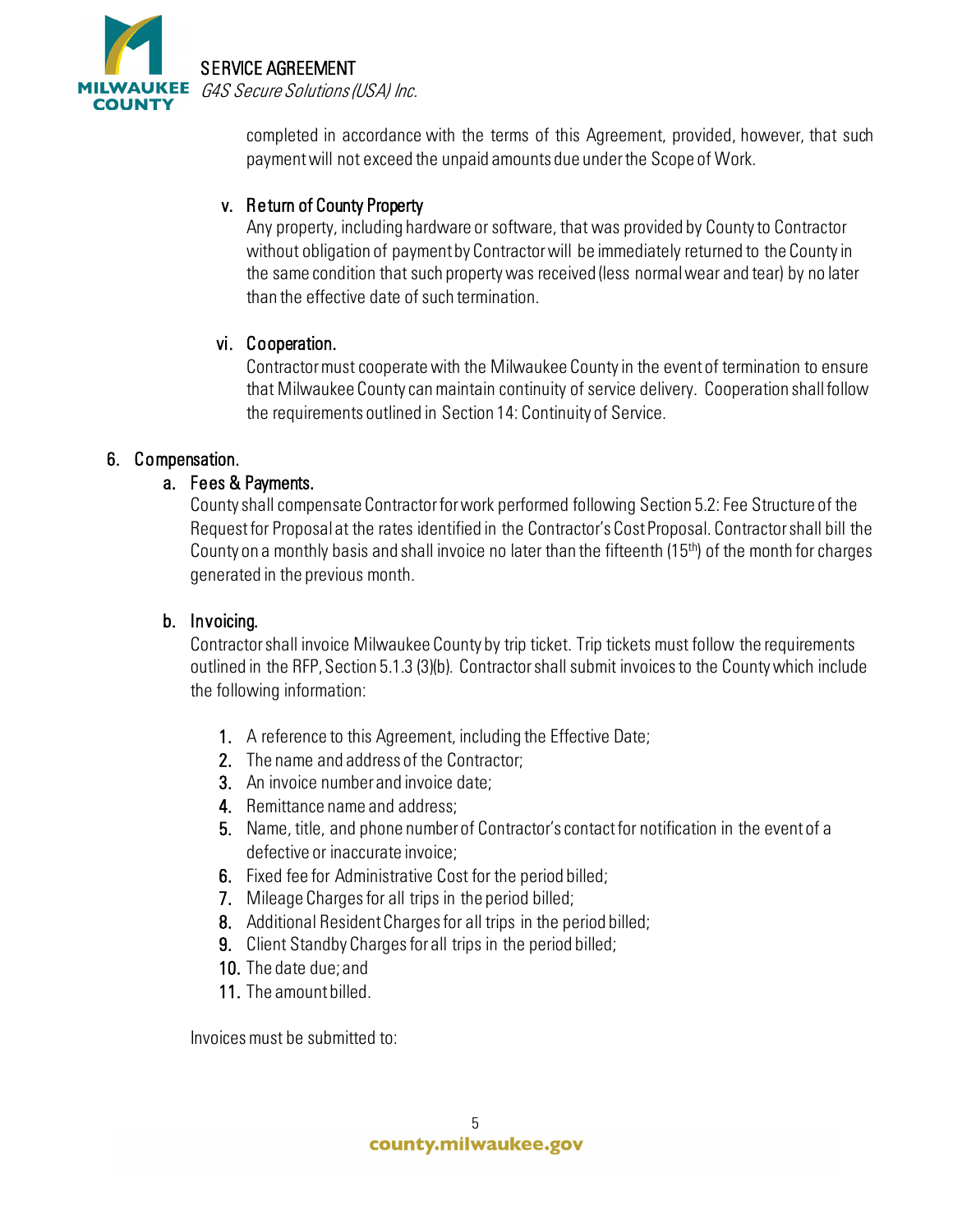

Milwaukee County Office of the Sheriff ATTN: Fiscal Administrator 821 West State Street, Room 224 Milwaukee,WI 53233 [Patricia.Carravetta@milwaukeecountywi.gov](mailto:Patricia.Carravetta@milwaukeecountywi.gov)

The County reserves the right to use a purchasing card to pay invoices.

## c. Cost of Performance of Obligations.

Contractor is responsible for all charges, costs, and fees incurred as a result of performing its obligations and rendering its services under this Agreement, unless otherwise indicated.

## d. State Prompt Pay Law Exemption.

State Prompt Pay Law, Section 66.285, does not apply to this Agreement.

## e. Late Payment.

As a matter of practice, the County attempts to pay all invoices within 30 days of receipt of an accurate invoice from Contractor and County's acceptance of the corresponding services that comply with the terms of this Agreement. If no disputes arise, and an invoice has not been paid 60 days after it was received by the County, the Contractor may file a claim for 12% (annual rate) on amounts not paid after the 60<sup>th</sup> day. Invoices must be sent by mail or e-mail as indicated in provision 6(b) above to be considered received by the County.

# f. Fees, Permits, Taxes, and Licenses.

Milwaukee County is exempt from Federal Excise Taxes and Wisconsin State Sales Taxes. Any billing submitted by Contractor must be without such taxes; billings including such taxes will be rejected.

Contractor shall be responsible for all federal, state, and local permits, licenses, and fees, together with all governmental filing related to such permits, licenses, and fees, which arise out of Contractor's performance of services under this Agreement, or which arise as a result of any compensation paid to Contractor under this Agreement.

# 7. Ownership of Data.

Upon completion of the work or upon termination of the Agreement, it is understood that all completed or partially completed data, drawings, records, computations, survey information, and all other material that Contractor has collected or prepared in carrying out this Agreement shall be provided to and become the exclusive property of the County. Therefore, any reports, information and data, given to or prepared or assembled by Contractor under this Agreement shall not be made available to any individual or organization by Contractor without the prior written approval of County.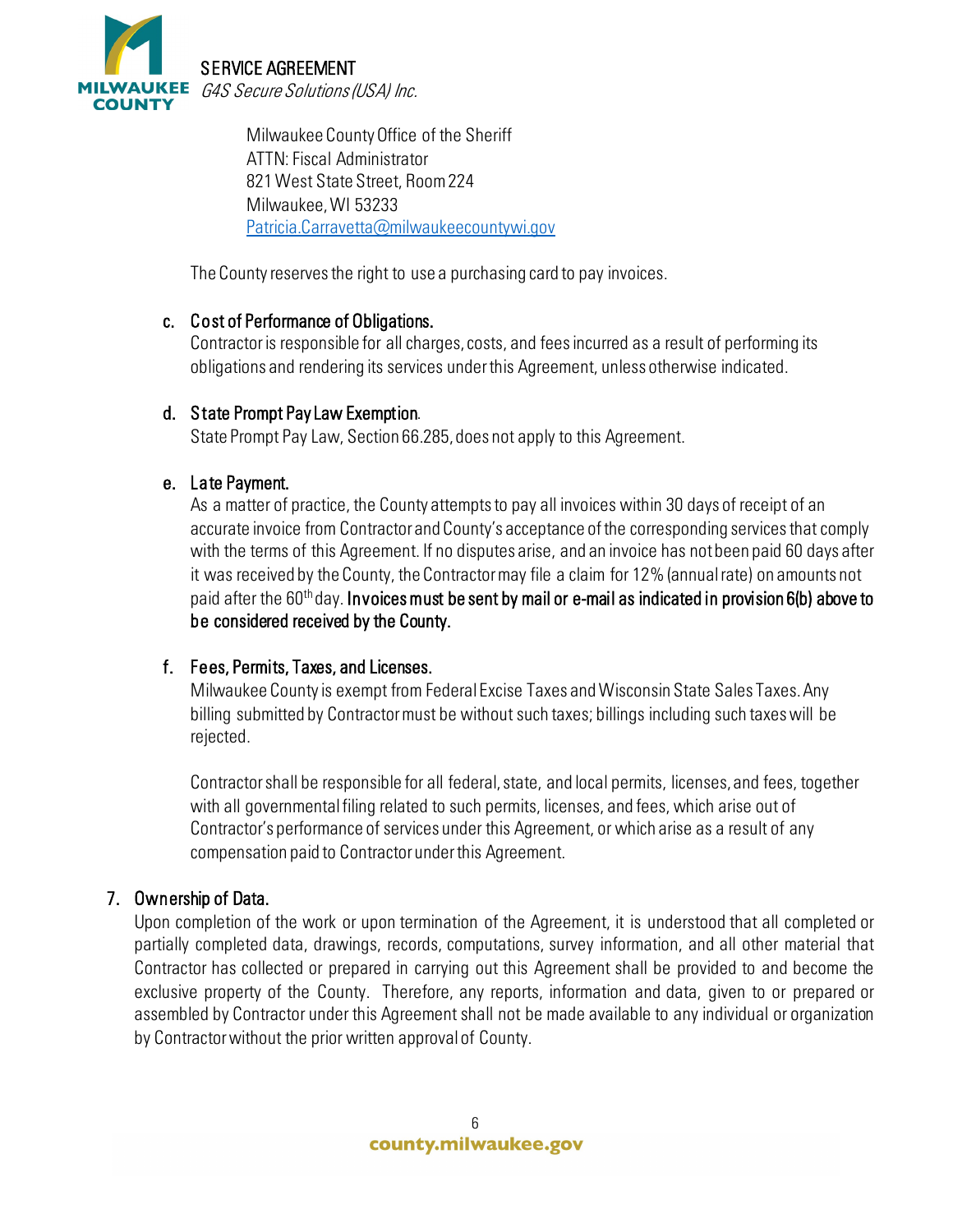

No reports or documents produced in whole or in part under this Agreement shall be the subject of an application for copyright by or on behalf of the Contractor.

# 8. County Rights of Access and Audit.

The Contractor, Lessee, or other party to the Agreement, its officers, directors, agents, partners and employees shall allow the County Audit Services Division and department contract administrators (collectively referred to as "Designated Personnel") and any other party the Designated Personnel may name, with or without notice, to audit, examine and make copies of any and all records of the Contractor, Lessee, or other party to the Agreement, related to the terms and performance of the Agreement for a period of up to three years following the date of last payment, the end date of this Agreement, or activity under this Agreement, whichever is later. Any subcontractors or other parties performing work on this Agreement will be bound by the same terms and responsibilities as the Contractor. All subcontracts or other agreements for work performed on this Agreement will include written notice that the subcontractors or other parties understand and will comply with the terms and responsibilities. The Contractor, Lessee, or other party to the Agreement, and any subcontractors understand and will abide by the requirements of Section 34.09 (Audit) and Section 34.095 (Investigations Concerning Fraud, Waste, and Abuse) of the Milwaukee County Code of Ordinances("MCCO").

#### 9. Affirmative Action.

The Contractor assures that it will undertake an affirmative action program as required by MCCO 56.17(1d), to ensure that no person shall, on the grounds of race, creed, color, national origin, or sex be excluded from participating in any employment activities covered in MCCO 56.17(1d). The Contractor assures that no person shall be excluded, on these grounds, from participating in or receiving the services or benefits of any program or activity covered by this subpart. The Contractor assures that it will require that its covered organizations provide assurances to the Contractor that they similarly will undertake affirmative action programs and that they will require assurances from their suborganizations, as required by MCCO 56.17(1d), to the same effect.

#### 10. Targeted Business Enterprise Goals.

- a. Contractor shall comply with all provisions imposed by or pursuant to MCCO Chapte[r 42](https://library.municode.com/wi/milwaukee_county/codes/code_of_ordinances?nodeId=MICOCOGEORVOI_CH42TABUENPACOCO) as regards Targeted Business Enterprise ("TBE") participation on County projects, when and where applicable, and as said Ordinance may be amended. The County shall notify Contractor in the event that new ordinances are issued.
- b. Contractor shall adhere to the approved TBE participation plan contained in this Agreement as Exhibit B, which assures that a required minimum participation percentage of the Agreementbe attributed to a firm certified by the County or an entity whose certification is recognized by the County throughout the term of this Agreement. Approval must be obtained from the County prior to making any change(s) to the approved TBE participation plan.
- c. If Contractor fails to achieve and maintain the level of TBE participation stated in this Agreement, Contractor shall provide documentation to the County demonstrating that it made good faith efforts in its attempt to meet the stated level of participation. If Contractor fails to reflect a good faith effort to achieve and maintain the level of TBE participation stated herein throughout the term of this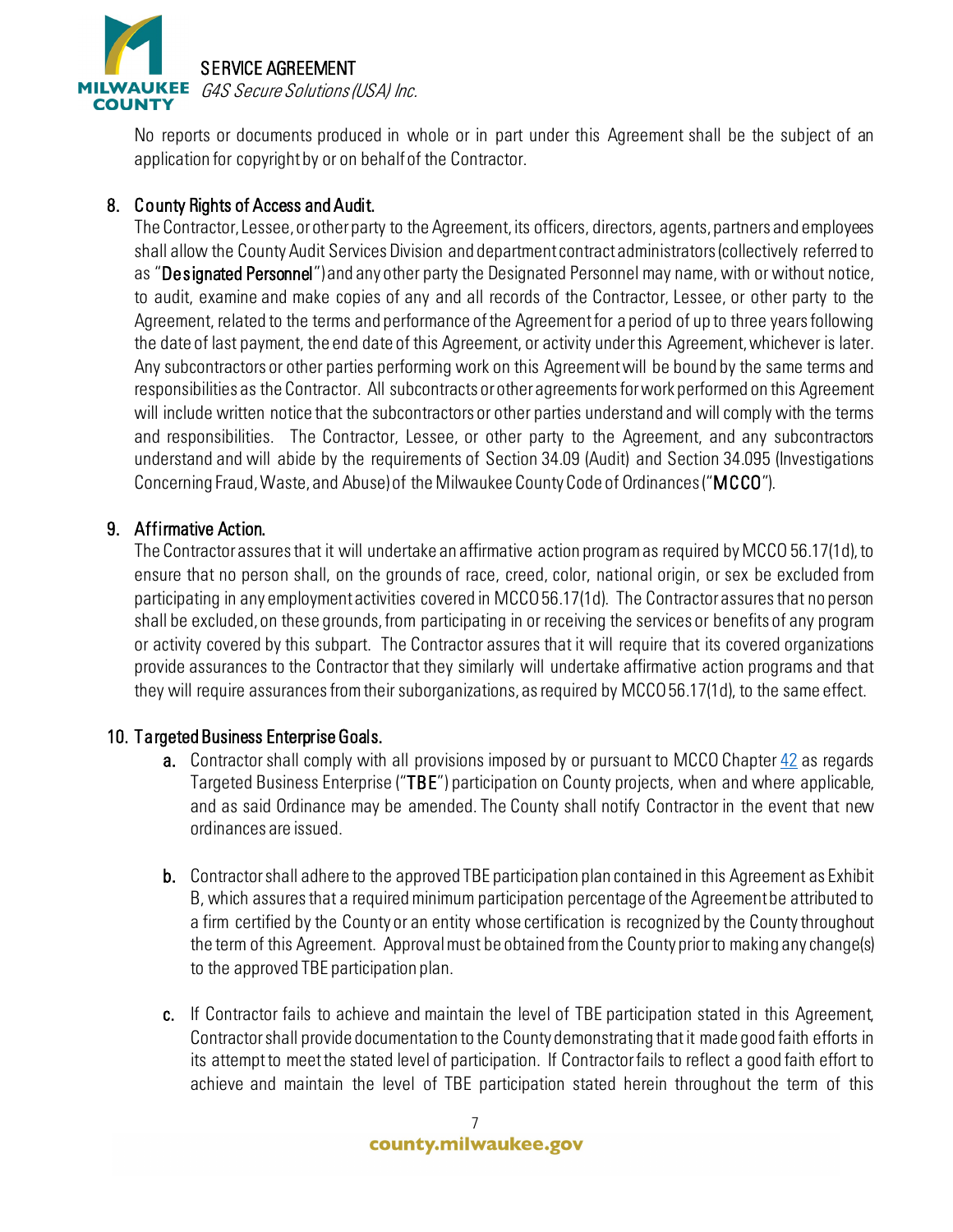

Agreement, County may consider this as a material breach of the Agreement and may terminate the Agreementin accordance with Section 3 of this Agreement.

d. Contractor shall submit monthly reports online as required by the County for the purpose of demonstrating compliance with this Section.

# 11. Non-Discrimination, Equal Employment Opportunity, and Affirmative Action.

In the performance of work or execution of this Agreement, the Contractor shall not discriminate against any employee or applicant for employment because of race, color, national origin or ancestry, age, sex, sexual orientation, gender identity and gender expression, disability, marital status, family status, lawful source of income, or status as a victim of domestic abuse, sexual assault or stalking, which shall include but not be limited to the following: employment, upgrading, demotion or transfer; recruitment or recruitment advertising; layoff or termination; rates of pay or other forms of compensation; and selection for training including apprenticeships. The Contractor will post in conspicuous places, available for employment, notices to be provided by the County setting forth the provisions of the nondiscriminatory clause. A violation of this provision shall be sufficient cause for the County to terminate the Agreement without liability for the uncompleted portion or for any materials or services purchased or paid for by the Contractor for use in completing the Agreement.

The Contractor agrees that it will strive to implement the principles of equal employment opportunities through an effective affirmative action program, and will so certify prior to the award of the Agreement, which program shall have as its objective to increase the utilization of women, minorities and handicapped persons, and other protected groups, at all levels of employment in all divisions of the contractor's workforce, where these groups may have been previously under-utilized and under-represented. The Contractor also agrees that in the event of any dispute as to compliance with the aforestated requirements, it shall be his/her responsibility to show that he/she has met all such requirements.

The Contractor agrees that it will strive to implement the principles of active and aggressive efforts to assist Milwaukee County in meeting or exceeding its overall annual goal of participation of target enterprise firms.

When a violation of the non-discrimination, equal opportunity or Affirmative Action provisions of this section has been determined by County, Contractor shall immediately be informed of the violation and directed to take all action necessary to halt the violation, as well as such action as may be necessary to correct, if possible, any injustice to any person adversely affected by the violation, and immediately take steps to prevent further violations.

If, after notice of a violation to Contractor, further violations of the section are committed during the term of the Agreement, County may terminate the Agreement without liability for the uncompleted portion or any materials or services purchased or paid for by the Contractor for use in completing the Agreement, or it may permit Contractor to complete the Agreement, but, in either event, Contractor shall be ineligible to bid on any future contracts let by County.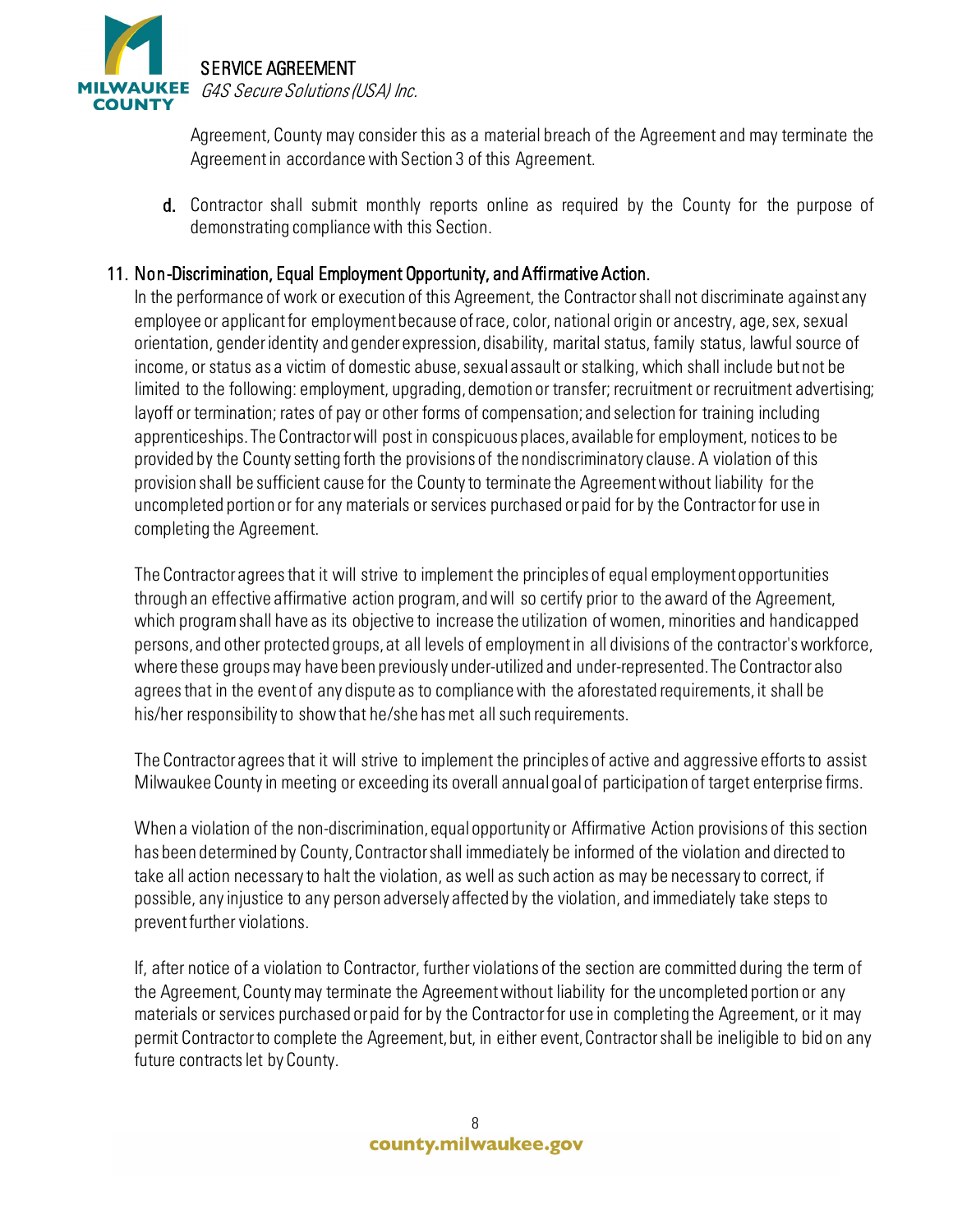

### 12. Insurance and Indemnity.

Contractor agrees to comply with the terms and conditions of the RFP, Section 8.11: Insurance and Indemnity Acknowledgement Form(Exhibit F).

# 13. Continuity of Service.

- a. Contractor recognizes that the services under this Agreement are vital to the County and must be continued without interruption and that, upon contract expiration or termination, a successor, either County or another contractor, may continue them. Contractor agrees to: (i) furnish phase-in training; and (ii) exercise its best efforts and cooperation to effect an orderly and efficient transition to a successor.
- b. Contractor shall, upon Contractor's written notice: (i) furnish phase-in, phase-out services for up to thirty (30) days after this contract expires or terminates for any reason; and (ii) negotiate in good faith a plan with a successor to determine the nature and extent of phase-in, phase-out services required. The plan shall specify a training program and a date for transferring responsibilities for each division of work described in the plan, and shall be subject to County's approval. Contractor shall provide sufficient experienced personnel during the phase-in, phase-out period to ensure that the services called for by this Agreement are maintained at the required level of proficiency.
- c. Contractor shall allow as many personnel as practicable to remain on the job to help the successor maintain the continuity and consistency of the services required by this Agreement. Contractor also shall disclose necessary personnel records and allow the successor to conduct on-site interviews with these employees. If selected employees are agreeable to the change, Contractor shall release them at a mutually agreeable date and negotiate transfer of their earned fringe benefits to the successor.

#### 14. Pandemic Preparedness.

- a. Contractor is responsible for compliance with all state, federal, and local orders, including Milwaukee County Administrative Orders, and all regulations and laws regarding the COVID-19 pandemic. Further, Contractor will follow all relevant agency guidance, specifically issued by the CDC, including, but not limited to, social distancing, hygiene, sanitation of work spaces, providing proper personal protective equipment to staff, proper staff screening methods, and education of staff.
- b. If determined applicable by the County, Contractor shall have a written Pandemic Preparedness Plan that complies with all applicable laws, regulations, orders, and agency guidelines regarding COVID-19 and, at a minimum, meets the requirements in the Milwaukee County COVID-19 Response Preparedness Plan Checklist, attached to this Agreement as Exhibit E.

#### 15. Confidentiality.

Contractor agrees that all work product and oral reporting shall be provided only to or as directed by the individual who is signing this Agreement on behalf of the County department, below, and not any other person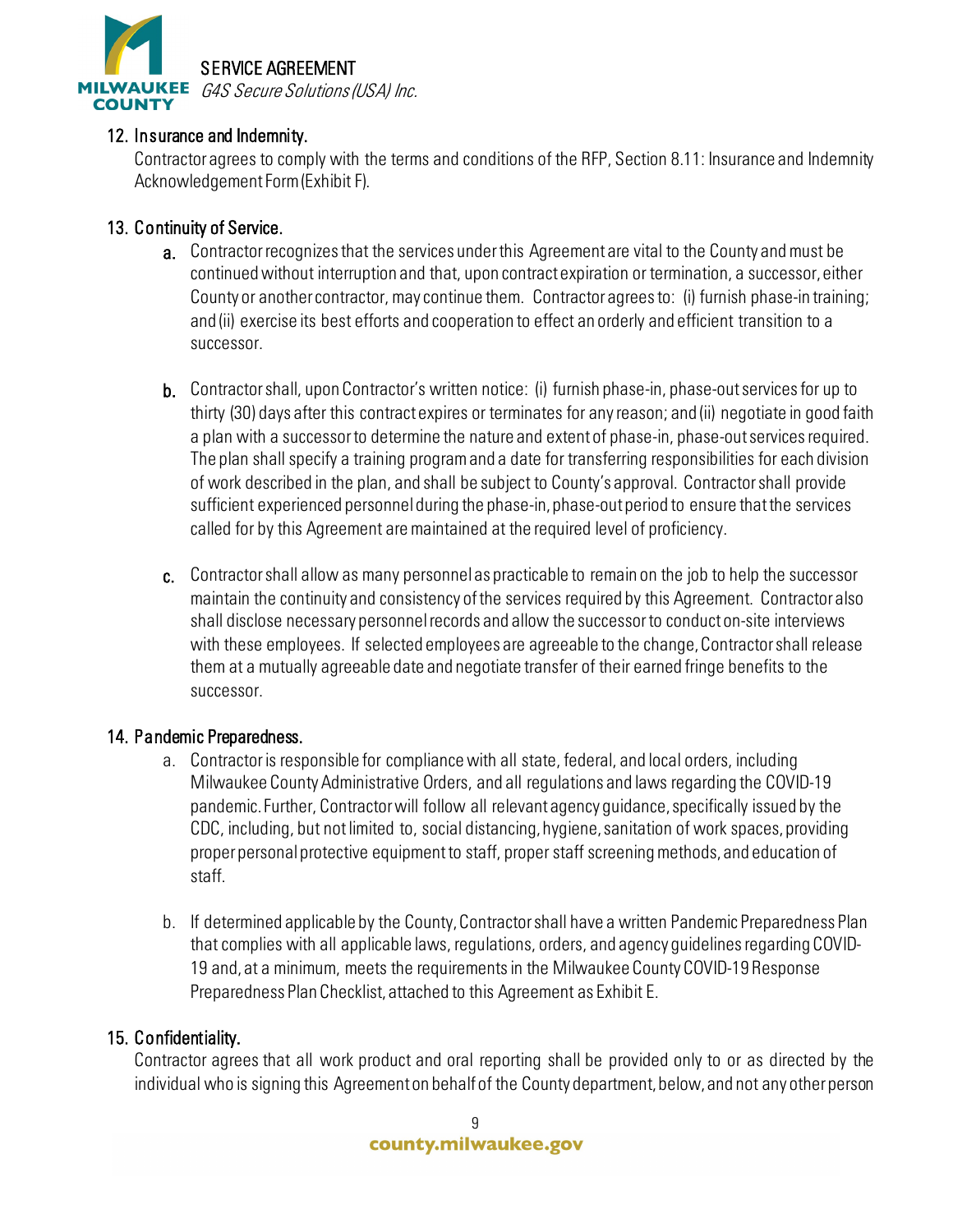

or entity, including any other County employee or official. Contractor further agrees that, aside from obligations under the public records law as more fully described in Section 19 of this Agreement and as determined in cooperation with the County, Contractor shall maintain all materials and communications developed under or relating to this Agreement as confidential and shall disclose them only to or as directed by the individual who is signing this Agreement on behalf of the County department, below. Contractor understands that breach of confidentiality, especially regarding information that is not subject to public records law disclosure, may harm or create liability for the County and may require Contractor to indemnify County as provided in Section 12 of this Agreement.

## 16. Prohibited Practices.

## a. Conflict of Interest.

During the period of this Agreement, the Contractorshall not hire, retain or utilize for compensation any member, officer, or employee of County or any person who, to the knowledge of the Contractor, has a conflict of interest.

# b. Code of Ethics.

Contractor hereby attests that it is familiar with Milwaukee County's Code of Ethics which states, in part,

"No person shall offer or give to any public official or employee, directly or indirectly, and no public official or employee shall solicit or accept from any person, directly or indirectly, anything of value if it could reasonably be expected to influence the public official's or employee's vote, official actions or judgment, or could reasonably be considered as a reward for any official action or inaction or omission by of the public official or employee."

Additionally, the Contractor shall ensure all subcontractors and employees are familiarized with the statement above.

# c. Non-Conviction for Bribery.

The Contractor hereby declares and affirms that, to the best of its knowledge, none of its officers, directors, partners, or employees directly involved in obtaining contracts have been convicted of bribery, attempted bribery, or conspiracy to bribe under the laws of any state or of the federal government.

# 17. Compliance with County's Policies.

a. Safety and Security Policies. Contractor agrees to use all commercially reasonable efforts to cause any of its employees who provide services under this Agreement on County's premises to comply with County's safety and security policies that County communicates to the extent that such policies are applicable to the site where Contractor's employees are providing services. Notwithstanding the above, such standard safety and security policies shall not include policies related to drug testing.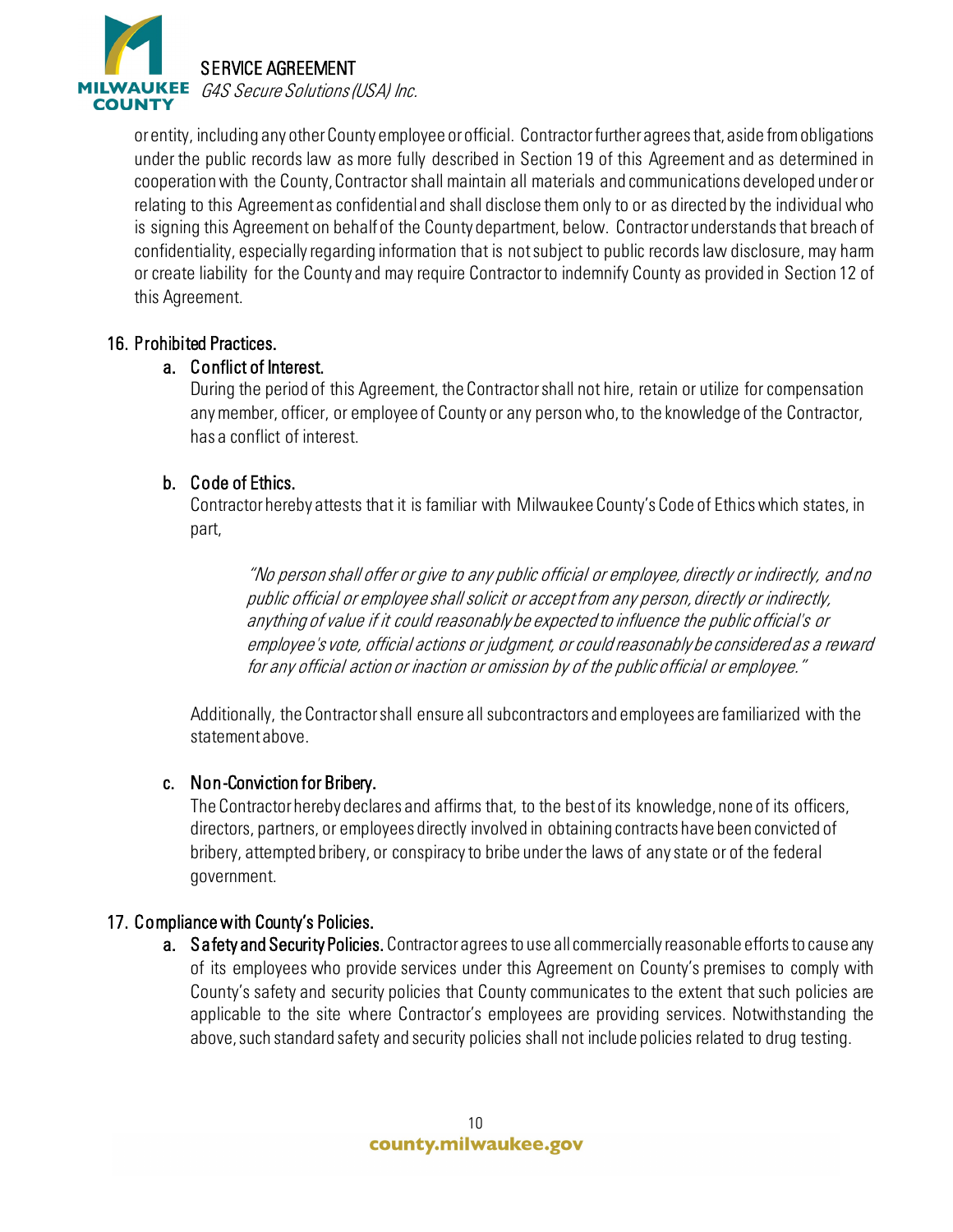

- **b.** Drug Use Policies. Unless conflicting to any laws where the services are being provided, in which case this section is not enforceable, Contractor will advise any Contractor employee who provides services under this Agreement on County's premises of County's right to require an initial drug screen prior to the commencement of the assignment and, further, to require a drug screen at any time during the assignment either:
	- i. If County believes, in good faith, that the Contractor's employee is under the influence of an illegal substance, or
	- ii. As a consequence of an accident caused by or involving the Contractor's employee on County's premises during the performance of this Agreement and likely to have been related to Contractor's employee's use of an illegal substance.

Drug screening (unless provided by the County) shall be performed by Contractor at Contractor's expense, and Contractor will address any positive results and handle accordingly. Contractor's employee will not be permitted to perform the services if a positive result of the drug screen is determined.

#### 18. Notices.

All notices with respect to this Agreement shall be in writing. Except as otherwise expressly provided in this Agreement, a notice shall be deemed duly given and received upon delivery, if delivered by hand, or three days after posting via US Mail, to the party addressed as follows:

#### To Contractor: To County:

| Name: when the control of the control of the control of the control of the control of the control of the control of the control of the control of the control of the control of the control of the control of the control of t |  |  |  |
|--------------------------------------------------------------------------------------------------------------------------------------------------------------------------------------------------------------------------------|--|--|--|
| ATTN: ________________                                                                                                                                                                                                         |  |  |  |
| Address: Address: Address: Address: Address: Address: Address: Address: Address: Address: Address: A                                                                                                                           |  |  |  |
|                                                                                                                                                                                                                                |  |  |  |

Name: Name: Name: Name: Name: Name: Name: Name: Name: Name: Name: Name: Name: Name: Name: Name: Name: Name: Name: N ATTN: Denita Ball, Chief Deputy Sheriff 821 West State Street, Room 107 Milwaukee, WI 53233 [Denita.Ball@milwaukeecountywi.gov](mailto:Denita.Ball@milwaukeecountywi.gov)

With a Copy to:

Milwaukee County Corporation Counsel 901 N. 9th Street, Room 303 Milwaukee, WI 53233 [Margaret.Daun@milwaukeecountywi.gov](mailto:Margaret.Daun@milwaukeecountywi.gov)

Either party may designate a new address for purposes of this Agreement by written notice to the other party.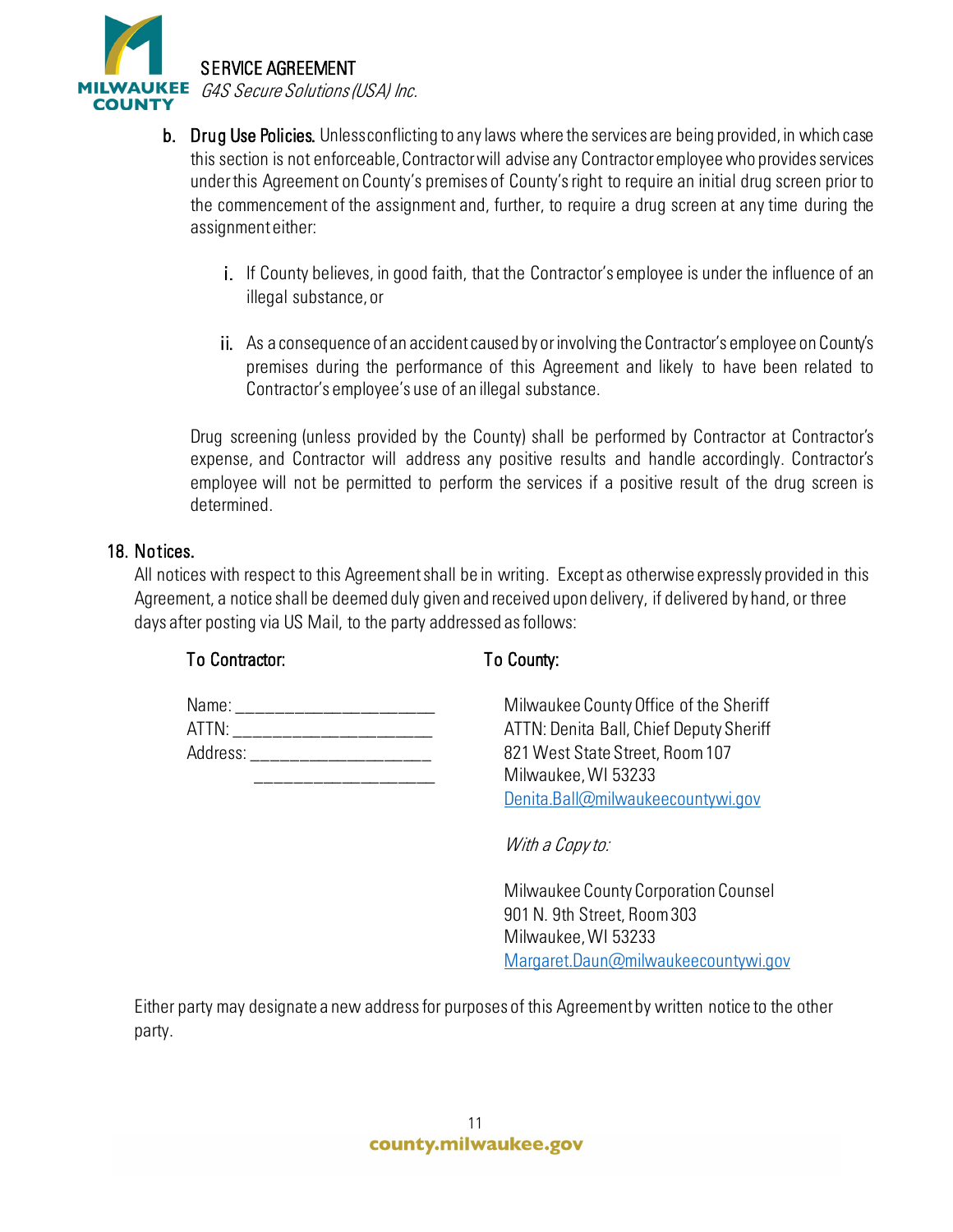

## 19. Public Records.

Both parties understand that the County is bound by the public records law, and as such, all of the terms of this agreement are subject to and conditioned on the provisions of Wis. Stat. § 19.21, et seq. Contractor hereby agrees that it shall be obligated to assist the County in retaining and timely producing records that are subject to the Wisconsin Public Records Law upon any statutory request having been made, and that any failure to do so shall constitute a material breach of this agreement, whereupon the contractor shall then and in such event be obligated to indemnify, defend and hold the County harmless from liability under the Wisconsin Public Records Law occasioned by such breach. Except as otherwise authorized by the County in writing, records that are subject to the Wisconsin Public Records Law shall be maintained for a period of three years after receipt of final payment under this agreement.

#### 20. Independent Contractor.

Nothing contained in this Agreement shall constitute or be construed to create a partnership or joint venture between County or its successors or assigns and Contractor or its successors or assigns. In entering into this Agreement, and in acting in compliance herewith, Contractor is at all times acting and performing as an independent contractor, duly authorized to perform the acts required of it hereunder. Nothing contained in this Agreement shall give Contractor any authority to supervise, manage, and/or direct County employees.

## 21. Electronic Documents Considered Writing.

Any document properly transmitted by computer access will be considered a "writing" delivered in connection with this Agreement. Electronic documents will be considered signed by a Party if they contain an agreed-upon electronic identification symbol or code as required by law. Electronic documents will be deemed received by a Party when accessible by the recipient on the computer system.

# 22. Force Majeure

Contractor shall not in any circumstances be liable for any failure or delay in carrying out the Services to the extent that performance by Contractor is delayed or prevented by reason of any act of God, fire, flood, earthquake, natural disaster, war, acts of terrorism, civil commotion, acts of public enemies, acts of government, strikes of labor disputes or any other act or condition, whether similar or dissimilar to those referred to in this clause, which is beyond the reasonable control of Contractor ("Force Majeure Event"). Contractor agrees to notify the County and communicate any and all acts or conditions that may limit or prevent Contractor from performing Services, and upon mutual consent and approval from the County, shall not be liable for any failure or delay in carrying out the Services.

#### 23. Compliance with Laws.

The Contractor agrees to comply with all applicable federal, state, and local statutes, laws, rules, regulations, ordinances, and all policies, procedures, standards, and regulations of any accreditation agencies or bodies. The Contractor agrees to hold the County harmless from any loss, damage, or liability resulting from a violation on the part of the Contractor of any such laws, rules, regulations, policies, procedures, standards, or ordinances.